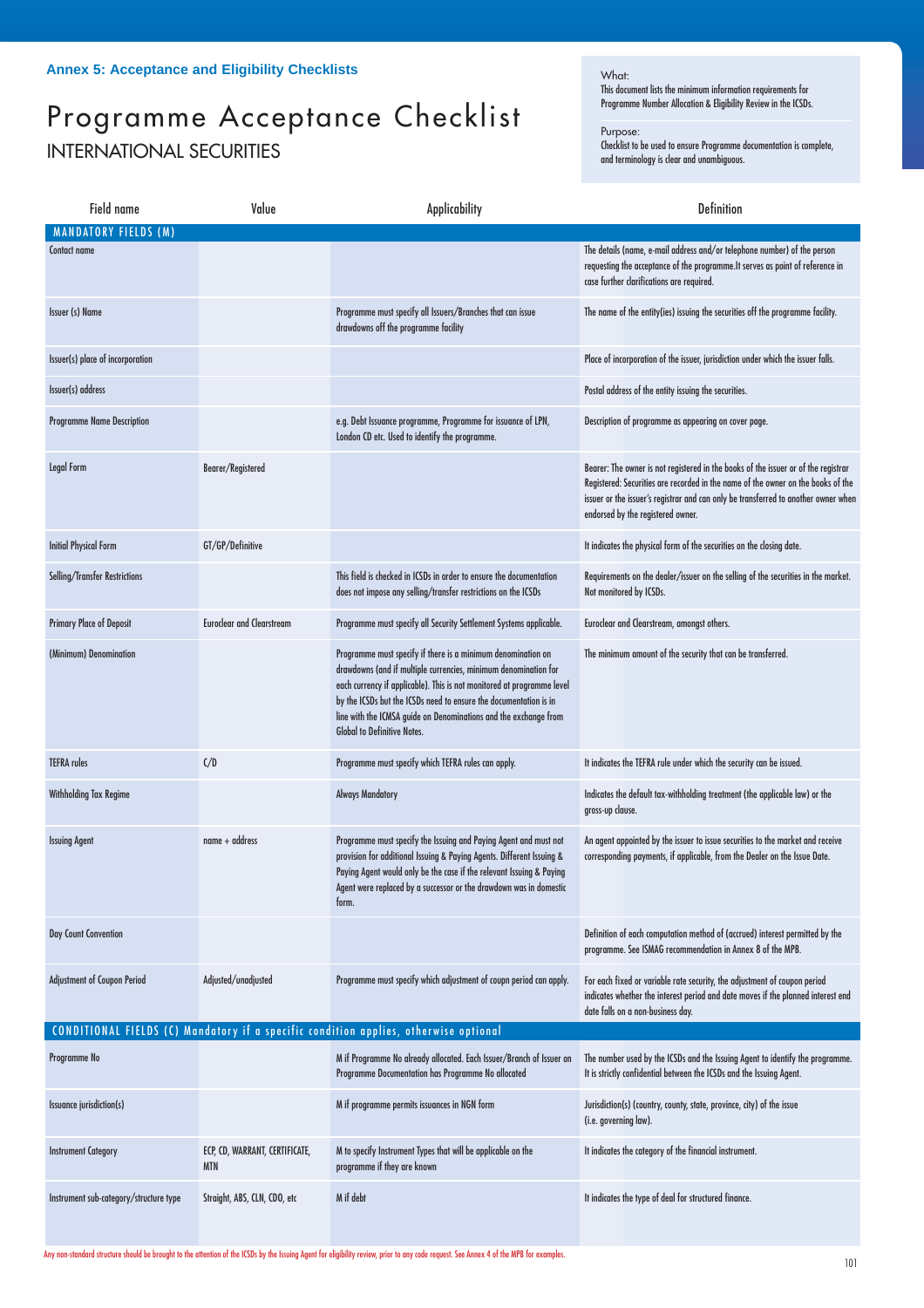| Field name                    | Value                                                           | <b>Applicability</b>                                                                                                                                                                                                                                                                                                                                                                | <b>Definition</b>                                                                                                                                                                                                                                                                                                                                                                                                                                                                                                                                                                                                                                                                                                                                                                                                                                                                                |
|-------------------------------|-----------------------------------------------------------------|-------------------------------------------------------------------------------------------------------------------------------------------------------------------------------------------------------------------------------------------------------------------------------------------------------------------------------------------------------------------------------------|--------------------------------------------------------------------------------------------------------------------------------------------------------------------------------------------------------------------------------------------------------------------------------------------------------------------------------------------------------------------------------------------------------------------------------------------------------------------------------------------------------------------------------------------------------------------------------------------------------------------------------------------------------------------------------------------------------------------------------------------------------------------------------------------------------------------------------------------------------------------------------------------------|
| <b>Global Type</b>            | NGN/CGN                                                         | of Final terms in Programme Documents should provision for CGN/<br>NSS or NGN applicability. If NGN/NSS applicable, Pro forma template<br>of Final terms in Programme Documents should also provision for ECB<br>eligibility                                                                                                                                                        | M if programme facility permits drawdowns in NGN. Pro forma template Indicates if New Global Note (NGN) or Classical Global Note (CGN) are allowed<br>at programme level.<br>New Global Note (NGN): Form of global certificate which refers to the books and<br>records of the ICSDs to determine the IOA.<br>Classical Global Note (CGN): Form of global certificate which requires physical<br>annotation on the attached schedule to reflect changes in the issue outstanding<br>amount (IOA).<br>New Safekeeping Structure (NSS): A holding arrangement for registered form<br>Classical Global Notes (CGN). As required by the Eurosystem, international debt<br>securities in registered form, issued on or after 1 October 2010, must be safekept<br>under the NSS to be recognised as potentially eligible collateral for Eurosystem<br>monetary policy and Intra-day credit operations. |
| Legal restrictions            | 3 (c) 7, Reg S, 144A, RLS                                       | M if legal restrictions apply or if a Risk-Linked security                                                                                                                                                                                                                                                                                                                          | Registration exceptions or RLS at the level of the security or issuer.                                                                                                                                                                                                                                                                                                                                                                                                                                                                                                                                                                                                                                                                                                                                                                                                                           |
| Place of listing              | UK, Irish, EURONEXT, Luxembourg,<br>etc.                        | M if listed                                                                                                                                                                                                                                                                                                                                                                         | Provides the place(s) of listing of the security.                                                                                                                                                                                                                                                                                                                                                                                                                                                                                                                                                                                                                                                                                                                                                                                                                                                |
| Signing date for Program      |                                                                 | M if programme documentation has been finalized.                                                                                                                                                                                                                                                                                                                                    | The data on which the programme base prospectus is finalized.                                                                                                                                                                                                                                                                                                                                                                                                                                                                                                                                                                                                                                                                                                                                                                                                                                    |
| Programme limit               |                                                                 | M if programme limit is applicable.                                                                                                                                                                                                                                                                                                                                                 | Maximum amount to be issued off the program.                                                                                                                                                                                                                                                                                                                                                                                                                                                                                                                                                                                                                                                                                                                                                                                                                                                     |
| <b>Nominal Currency</b>       | one specific currency, multiple<br>currencies, "all currencies" | Programme should specify which currency is applicable to the<br>drawdowns.<br>M: • if programme facility has a limit, should also specify currency<br>of programme limit<br>• if programme permits certain currency(ies) applicable to the<br>drawdowns.                                                                                                                            | The ISO currency(ies) in which the security(ies) can be issued.                                                                                                                                                                                                                                                                                                                                                                                                                                                                                                                                                                                                                                                                                                                                                                                                                                  |
| Multiple (denomination)       |                                                                 | M if different from the denomination.                                                                                                                                                                                                                                                                                                                                               | The smallest amount of the security that can be transferred. If a denomination<br>exists, it represents the higher integral multiple amount. The ICSDs will ensure<br>the higher integral multiple amount is wholly divisible into the nominal amount<br>of the issue.                                                                                                                                                                                                                                                                                                                                                                                                                                                                                                                                                                                                                           |
| <b>Step label</b>             |                                                                 | M if programme facility is allocated a STEP label. Should be supplied<br>prior to first drawdown from programme.                                                                                                                                                                                                                                                                    | STEP relies on STEP Market Convention. The STEP Market Convention lays down<br>the criteria which short-term paper programmes must fulfill to be STEP compliant<br>and the procedures for granting and withdrawing the STEP label. STEP has been<br>approved as a non-regulated market for collateral purposes in Eurosystem credit<br>operations.                                                                                                                                                                                                                                                                                                                                                                                                                                                                                                                                               |
| Common Safekeeper (CSK)       | <b>Euroclear or Clearstream</b>                                 | M if NGN/NSS. CSK Election Form should be supplied prior to first NGN<br>drawdown from programme by the Issuing & Paying Agent.                                                                                                                                                                                                                                                     | An entity appointed by the ICSDs to provide safekeeping for securities in NGN/<br>NSS.                                                                                                                                                                                                                                                                                                                                                                                                                                                                                                                                                                                                                                                                                                                                                                                                           |
| Common Service Provider (CSP) |                                                                 | M if NGN/NSS.<br>ICSDs will perform mandate allocation rules where applicable so<br>appointment of Common Service Provider should not be specified in he<br>programme documentation. Issuing & Paying Agent to confirm<br>Common Service Provider appointed if ICSDs unable to follow mandate<br>allocation rules.                                                                  | An entity appointed by the ICSDs to provide asset servicing for the securities in<br>NGN/NSS.                                                                                                                                                                                                                                                                                                                                                                                                                                                                                                                                                                                                                                                                                                                                                                                                    |
| <b>Depository</b>             |                                                                 | M if Principal Paying Agent (PPA) cannot perform the role of<br>Common Depositary (CD).<br>ICSDs will perform mandate allocation rules where applicable so<br>appointment of Common Depository role should not be specified in the<br>programme documentation. Issuing & Paying Agent to confirm Common<br>Depository appointed if ICSDs unable to follow mandate allocation rules. | An entity appointed by the relevant clearing system as a depository for<br>instruments issued in global or definitive form. The Depository keeps the securi-<br>ties for safekeeping purposes on behalf of the clearing system(s).                                                                                                                                                                                                                                                                                                                                                                                                                                                                                                                                                                                                                                                               |
| Registrar                     | name + address                                                  | M if registered notes                                                                                                                                                                                                                                                                                                                                                               | An entity appointed by the Issuer to maintain the register of holders where notes<br>are in registered form.                                                                                                                                                                                                                                                                                                                                                                                                                                                                                                                                                                                                                                                                                                                                                                                     |
| <b>Warrant Agent</b>          | name + address                                                  | M for Warrant programme facility                                                                                                                                                                                                                                                                                                                                                    | An entity appointed by the Issuer to process the exercising of warrants, some-<br>times responsible for the issuance of the warrants into the market.                                                                                                                                                                                                                                                                                                                                                                                                                                                                                                                                                                                                                                                                                                                                            |
| Guarantor                     | $name + address$                                                | M if Guarantor on programme                                                                                                                                                                                                                                                                                                                                                         | Legal entity, other than the issuer, who gives guaranty, e.g., the guarantor<br>becomes liable in case of default of the issuer.                                                                                                                                                                                                                                                                                                                                                                                                                                                                                                                                                                                                                                                                                                                                                                 |

Any non-standard structure should be brought to the attention of the ICSDs by the Issuing Agent for eligibility review, prior to any code request. See Annex 4 of the MPB for examples.